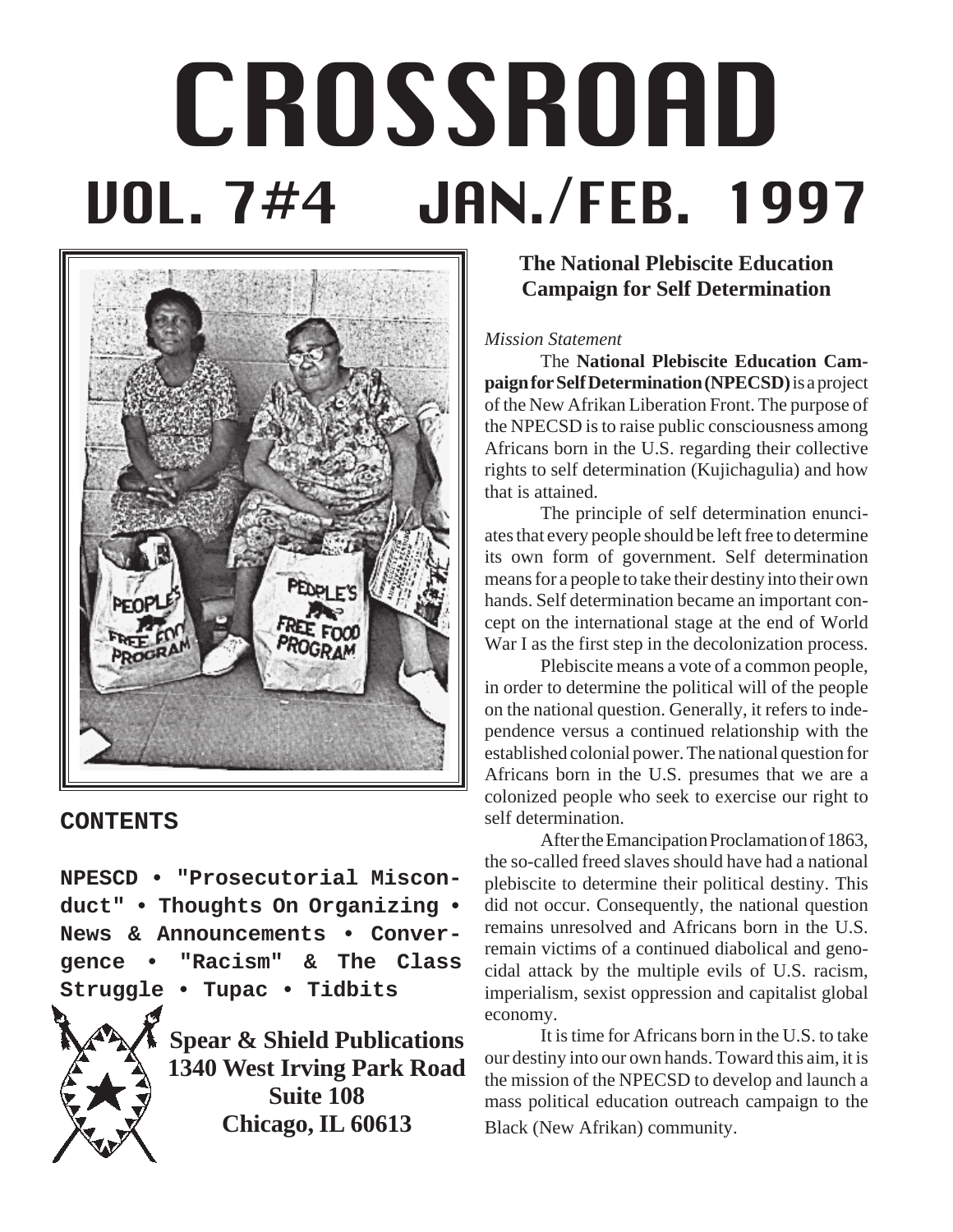#### CROSSROAD **/SSP, Vol. 7#4 - 2 - January/February 1997**

#### *Goals and Purpose*

 • To foster concepts of self determination, sovereignty (self government) and National Independence.

 • To illustrate clearly how self government is our sociopolitical, economic and spiritual salvation as a people. Our survival must be first and foremost in our hearts, minds and in our actions.

 • To impart and instill hope within the Black (New Afrikan) community and to illuminate the vast array of resources available to us when we function as a united people. We must work towards collective work and responsibility (Ujima).

 • To raise Black (New Afrikan) community awareness of our historical greatness and our prophetic destiny towards freedom, justice, equality, independence and Black (New Afrikan) Liberation.

 • Lastly, the primary goal of the NPECSD is to culminate with an enlightened Black (New Afrikan) populace that is prepared to cast a well informed vote as to our national destiny.

#### *Objectives*

The NPECSD is committed to a broad based involvement and a democratic process which earnestly seeks to:

 • Establish a 3 to 5 year educational outreach plan of action. This plan will employ scientific marketing and advertising methodologies to attract the hearts and minds of the people.

 • Incorporate a broad cross section of organizations and individuals who best articulate the sincere ideological tendencies of Blacks (New Afrikans) born in the United States.

 • Recognize first and foremost that the legitimacy of a plebiscite rests within the effectiveness of the education campaign. The people must know and understand the full profundity of the options they are voting on.

#### *Conclusion*

It is our belief that the data gathered throughout the NPECSD process will greatly advance the Black (New Afrikan) Liberation Movement towards National Independence. Moreover, a successfull, well informed vote/plebiscite will legitimize, once and for all, before the eyes of the world that Africans born in the U.S. are a *nation* with certain inalienable rights. Based on international law, a distinguishable people have the right to self determination.

"We want land, bread, housing, education, clothing, justice and peace. And as our major political objective a United Nations supervised plebiscite to be held throughout the Black colony in which only Black colonial subjects will be allowed to participate, for the purpose of determining the will of Black people as to their national destiny."

*— Tenth point of the Black Panther Party Ten Point Program, 1966*

"i believe in the Malcolm X doctrine — that We must organize upon this land and hold a plebiscite, to tell the world by a vote that We are free and our land independent and that after the vote, We must stand ready to defend ourselves, establishing the nation beyond contradiction."

*— Eighth point of the New Afrikan Creed, 1969*

#### *An Invitation To Join The NPECSD!*

The NPECSD is open to organizations and individuals working for the spiritual, cultural, political and economic upliftment of the African\* community in the United States. (\**It is our belief that the question of what we call ourselves and our nation - New Afrikan, African, Black, African American, Nubian, Lost-Found Nation, Khemite, etc. etc. will be ultimately determined by a process such as our Plebiscite. We should look for language that is inclusive, rather than exclusive. Groups and individuals should be allowed to participate if they agree on the Mission Statement, Goals and Objectives, regardless of how they refer to themselves.*) Members of our Speakers Bureau are available for your next meeting or upcoming event. To involve your family, school, church, group, or business in this historic process, simply contact us at:

**National Plebiscite Education Campaign For Self Determination (NPECSD) P.O. Box 3585 Oakland, CA 94609 U.S.A. 510/635-7933 (Phone & FAX)**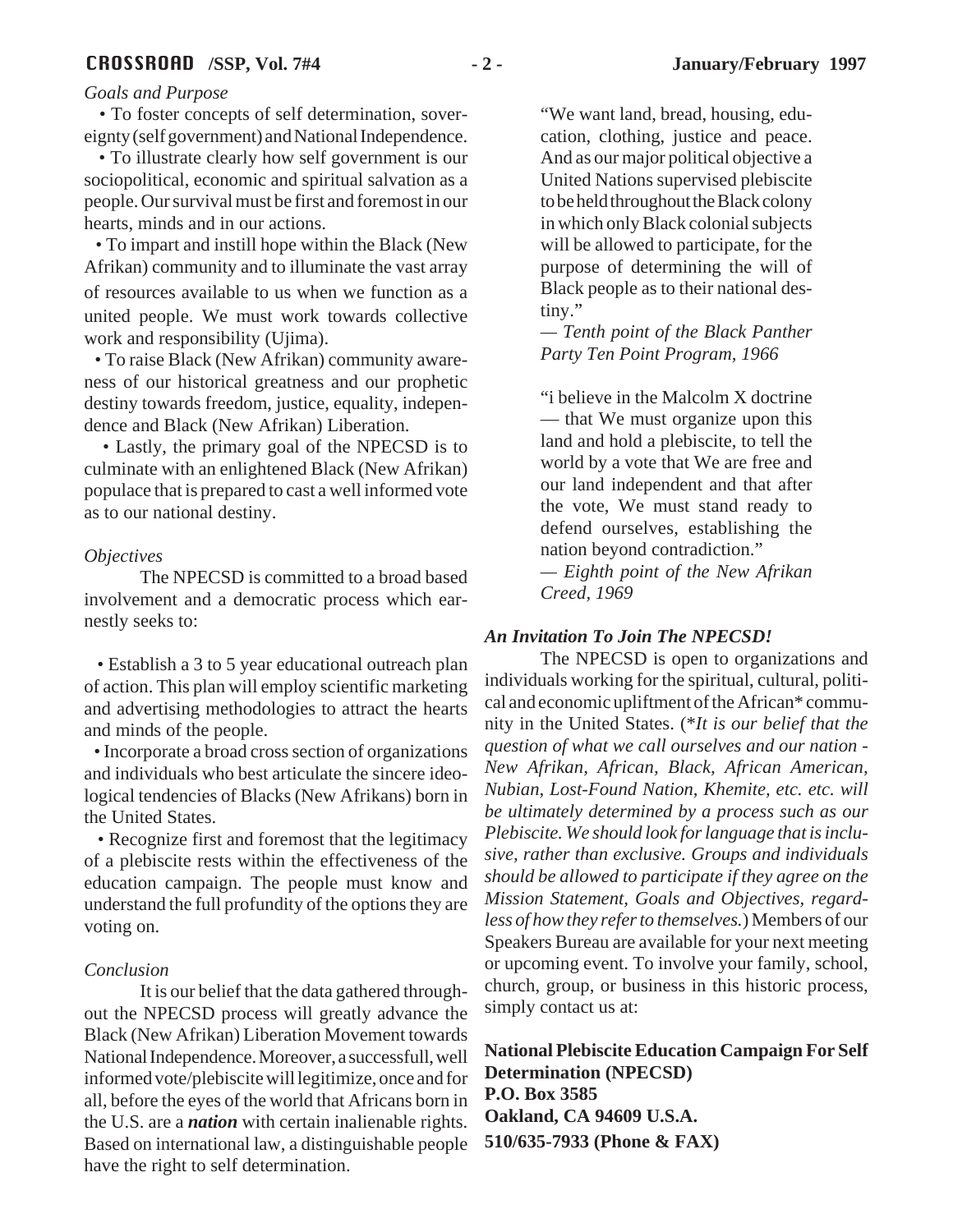#### **"Prosecutorial Misconduct"**

This article is intended to bring public awareness to the many deficiencies in the u.s. "justice" system. On September 26 a blatant miscarriage of justice took place when five men were convicted in federal court. This was the second of two trials, necessitated due to prosecutorial misconduct in the first trial. The misconduct itself serves as clear evidence of the intention of the U.S. government to convict these men by "any means necessary." One of the five people on trial, Maumin Khabir, was initially offered a 30 year plea bargain, with a promise of no further indictments, if he would plead guilty to a charge of committing "terrorist" acts for the Libyan government. He refused because of his innocence. The U.S. attorney's office, in a retaliatory action responded with action on a second indictment.

These men were convicted based on their alleged association with an alleged "street gang" the El Rukns. Not because of any criminal activity. How absurd! The second trial was ordered because it was found that the U.S. attorney's office provided their "witnesses" (while in the Metropolitan Correctional Center) with drugs, sex, and other amenities in addition to reduced sentences for their well coached testimony.

Following the announcement of the guilty verdict, U.S. attorney Jim Burns described Judge Zagel as "one of the most *understanding*" judges in the federal building. This came as no surprise, because it is expected for team members to applaud and support one another whether right or wrong. Zagel, being a former head of the state police, all throughout the trial displayed obvious bias.

These men were indicted under a law (R.I.C.O.) enacted by the u.s. government that allows seizure of property and other assets, as well as imprisonment of any individual or group of individuals who are alleged to be part of any organized group being accused of any criminal activity. Originally designed to allegedly combat organized crime, R.I.C.O. has been and is now being used to attack individuals, movements, and organizations simply because they don't subscribe to or agree with the current structure of oppression. It was and continues to be used against revolutionary and progressive forces such as the Republic of New Afrika, Black Liberation Army, Puerto Rican Nationalists, other national liberation

movements within the U.S., and the White left. It was used and is now used with increasing frequency against street organizations such as the (former) El Rukns, Gangster Disciples, Latin Kings, and Vice Lords. R.I.C.O. allows the U.S. government to attack any person who knows or associates with any member of any group they decide to attack.

In future articles We will expose and detail with explicit evidence many gross miscarriages of justice. We will also show the connection of the cases that exemplify and show how covert oppression exists against minorities in the U.S. **COVERT GENOCIDE!** My question to the public is "what can and will We do to counter this unjust plan?" If not us, then who? If not now, then when?

#### Sister Adia

*Sister Adia is the sister of Maumin and the wife of Imam Abdul Akuha Kabah, a former El Rukn now imprisoned in Illinois who is heavily involved in efforts to help educate and organize within our community.*

*Brother Maumin is accused by the u.s. government of being an El Rukn general and "terrorist." After about 9 years of travel, Bro. Maumin was captured by a large (50+), heavily armed body of FBI agents in the apartment of a New Afrikan citizen in Chicago. Bro. Maumin, who is a Muslim, spent some of his travel time in Islamic and other countries outside of U.S. borders. Before the trial began, Maumin petitioned the court , saying that he was a citizen of the Republic of New Afrika, and that the u.s. had no right to bring him to trial. Prior to and since his capture, Maumin has been working to develop ties among forces within the RNA.*

## **CROSSROAD** Needs Your Support!

**To continue to publish the newsletter, We need at least 20 supporters who will commit to making donations of \$25 or more on a regular basis. To publish on a bi-monthly schedule, We need committed contributors who will make this publication their priority.**

**Won't you be one of them?**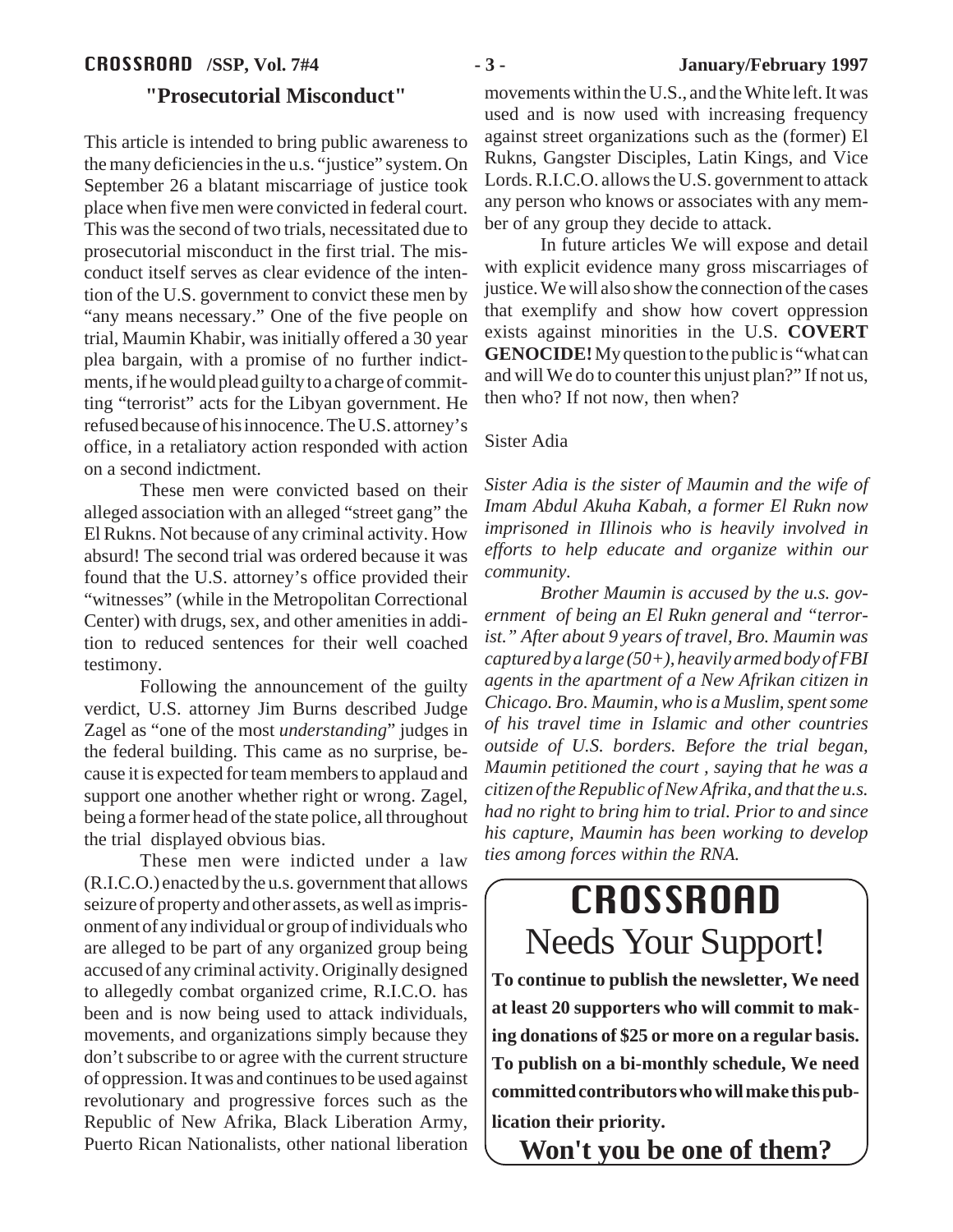## **Thoughts On Organizing**

**By Bonnie Kerness**

"What I want people to understand is that even if we don't have anything, we have got our strength. We can organize ourselves." - Achta Adakar, school teacher in habani, Chad

"Where do correct ideas come from? Social Practice." - Mao Tse Tung

"Go to the people. Live among them. Learn from them. Love them. Serve them. Plan with them. Start with what they know. Build on what they have." - Kwame Nkrumah

If one thinks about the above quotes, they are really full of all the wisdom that it takes to be a good organizer. To be an organizer takes an understanding about the protracted nature of our commitment. It takes years to build an organization and years to build the people that run an organization. I can remember being assigned to build a tenant group in an apartment house in Elizabeth, New Jersey. As I canvassed the building, I realized that the families who lived there were suffering too deeply to even consider becoming part of an organization, let alone providing leadership. The adage "you can't organize a hungry belly" and the other of "start where the people are at" were my guidelines. It took a solid year of stabilizing each and every family individually before we called our first meeting. Starting "where people are at" takes a long time as well as patience if you are going to achieve any depth. This is the stage of organizing where you are the learner, the student, the seeker of knowledge. Part of the high level of organizing success of the Panthers was because of their awareness and, most of their specific programmatic efforts at actually providing what people needed for their survival and growth. The providing of services (food pantries, clothing, political education for young people, tutoring, etc.) is one of the most successful ways to begin the process of working with a community around specific issues. Thus, to be an organizer is to understand, and have, the singular capacity for long term commitment. Just as it takes a long time to change the perceptions of people, it also takes a long time for an organizer to learn the issues from the people's perspectives. There is no organizing without reading and studying the history of the issues, at the same time keeping current on what is impacting in the present. In order to be able to "represent", the organizer has to do more than just feel deeply. That depth has to include a complete, solid and ever-growing knowledge base.

The social science of organizing has been well documented, written about, even taught in schools of social work. For the most part, though, much of the training of organizers is passed down from one generation of organizers to the next. For instance, I was trained in the South by a number of excellent organizers, and then in the North by a group of Black Marxists called *The Vanguard*, which grew out of the work of Jesse Gray, a compadre of Malcolm X. I have also had the good fortune of continuing in my learning with prisoner mentors from whom I have grown enormously as an organizer. My mentors were/are fine teachers and hard taskmasters. As a result of their teaching, I am aware that only a good student can make a good teacher/mentor. Finding yourselves a mentor to study with is important. That is the person you will evaluate each meeting/event, interaction with. That is the trusted person you can brainstorm with in the development of the group and the people you are helping to build. You aren't only organizing a collective process, you are becoming one with that collective process.

It is also important to decide for yourself what level you will organize and work on. An organizer is equally as needed in building a community organization as s/he is in building a revolutionary cadre or political education group. It is important to set your own boundaries and decide what style of organizing you feel most comfortable with - i.e. in the South, non-violence was taught while in other parts of the country at the same time, more militant organizing was taking place. There is a place for all levels of struggle, and we can create and participate in movements on any level. Most of all, it is important that an organizer doesn't spread themselves too thin. We are currently observing a resurgence of activism both on and off college campuses. It is not unusual to see people move from one "focus" to another, from one group to another, from one cause to another - all without having built a single lasting, functioning organization or program. This type of so-called "organizing" feels like "much ado about nothing" because there is little depth and protracted accomplishment. Constantly organizing events for instance, feels good in the short run - like cotton candy - but offers little of substance for people who are suffering various forms of oppression. Nor are most of those organizing events developed with those folks who are suffering - and who know better than any "professional" organizer what is needed. Check out your truly professional organizers. You'll find that they have created situations where they can get paid, either in full or in part, for their organizing. You'll also find that they are highly focused in their work.

One other adage that rings with clarity is that "communication is the first line of defense". Each of us is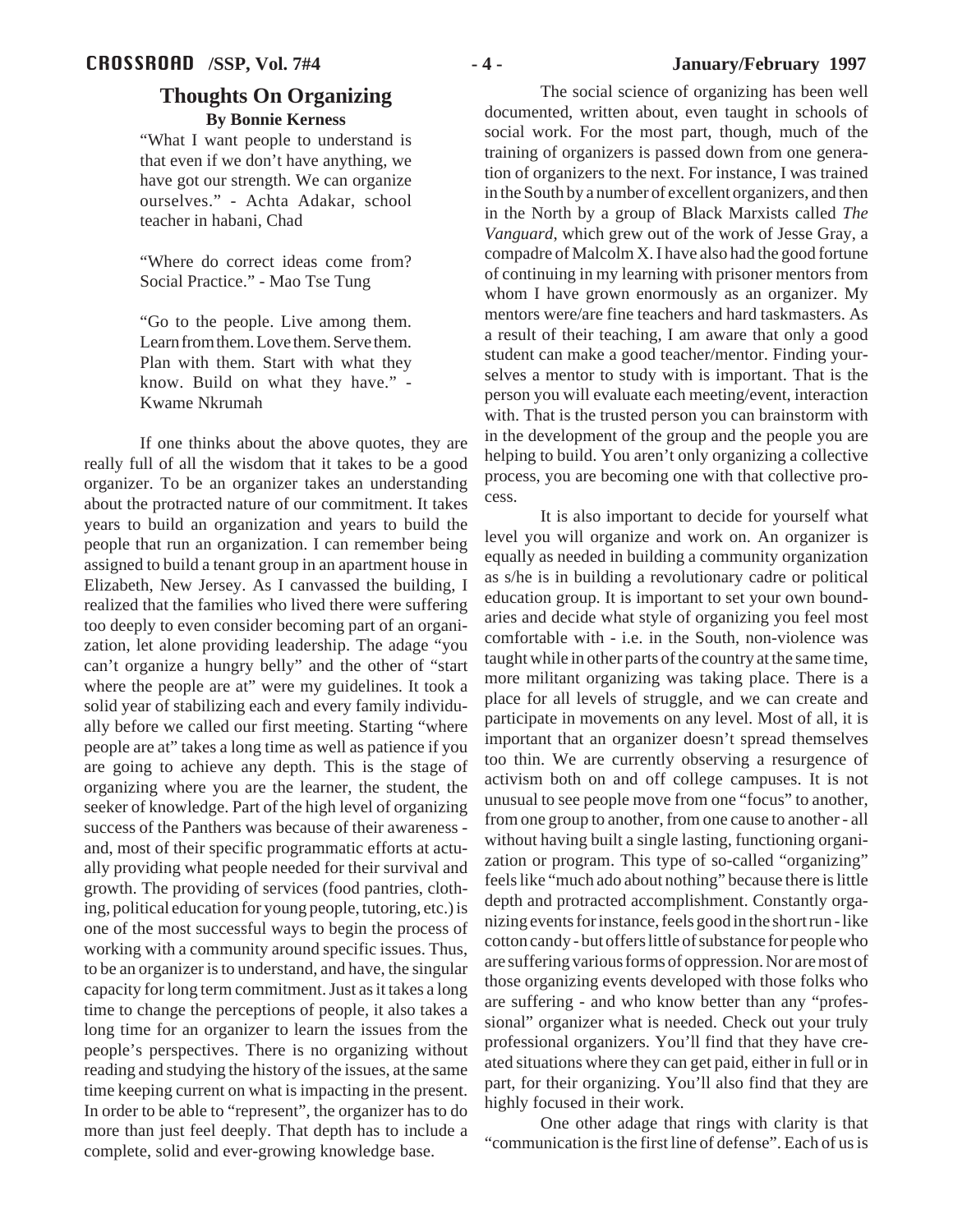#### CROSSROAD /SSP, Vol. 7#4 - 5 - January/February 1997

responsible for knowing who we are working with and for protecting the organization from provacateurs and other negative elements. It is through open, truthful, candid and principled communication that such protection is assured. None of us is beyond being questioned or taught. In the same spirit, the use of political propaganda - flyers, posters, written/oral and art works - can be an important element in this communication and is to be encouraged. Brainstorming about communication and other organizing issues is one way that an organizer encourages the use of the best minds available in the growing organization. The use of brainstorming itself is one art of communication that needs to be taught and used extensively. It is a remarkable process where one person builds and expands on the concepts of another. A great sense of sharing and accomplishment comes when this is done with skill. It is also a fine way to pass down some of the skills of organizing to those with less experience. "Each one, teach one" isn't just good societal sense, it is also the responsibility of every organizer. Passing along those skills expands the "village".

There are many wonderful books and pamphlets on organizing and facilitating. One of the best, most inexpensive contributions is *The War Resister's League Organizer's manual*. It is well worth the money to send for this manual which is a wealth of good ideas, techniques and practices. An organizers manual developed by Eli Rosenblatt of the **Prison Activist's Resource Center** is also good and inexpensive. I'm sure there are many other manuals that are equally as good.

This gathering today is very much about the work of Mumia Abu-Jamal and the focus of his writings over these past years. Mumia understands clearly the connectedness of the issues and the connectedness of each of us in our differing areas of work. Mumia organizes through his writings and calls to action. He, along with all organizers stands together in fighting the poison that drips from the American culture which is the culture of greed, and the culture-of-no-values, and the culture which fears the joy of diversity. It is hoped that this gathering will reflect and foment the activism that is so necessary for us to make the changes necessary for a humane, non-racist and equitable *society*.

#### (This presentation was developed for the Jamal Summit "Call To Action" Conference on Organizing - July 6, 1996)



### CROSSROAD Support Network (3021 West 63rd Street, Chicago, IL 60629; voice/FAX (312)737- 8679; e-mail: crsn@aol.com) **News, Announce-**

#### **ments & Updates**

• New Afrikans in chicago lost a warrior in november when *Brother Mandrake* was found drowned in the chicago river. Mandrake had been a longtime crusader against tobacco & alcohol billboards plastered all over our community which promote death & destruction in the attractive guise of pretty models or cool cartoons, looking prosperous while sucking on cancer-sticks or guzzling liver-destroying booze. It is said that the brother would whitewash these eyesores from time to time, and he also taught us how genocide could be targeted & marketed under our noses... • *Sistah Akua Jitahadi*, a member of NAPO in Los Angeles and a worker with the New Afrikan Scouts, lost her mother recently. Akua had been on leave this year to care for her. • The director of the CIA (Cocaine Importation Agency) was forced to come to the ghetto to deny the charges that his agency is responsible for the cocaine and crack epidemic. He was jeered and hooted as he made his claims because the masses are hip to genocide! • *Yafeu Fula*, *Sekou Odinga's* son and a member of Tupac's group Outlaw Immortalz, was found shot to death in an Orange, New Jersey project in November. Please send condolences to Brother Sekou & his family. • We also send condolences to comrad-brotha *Shaka* **Shakur** on the loss of his nephew. • Schooling the Generations in the Politics of Prison is a new book which is edited by Chinosole, an activist/scholar who holds a doctorate in comparative literature and publishes criticism on Black women's narratives and slave narratives. She teaches at San Francisco State University. The book includes essays by Mumia Abu-Jamal, Assata Shakur, Sanyika Shakur, Evelyn Williams (author of Inadmissable Evidence, in which she relates some of her experiences as a Black Liberation Army lawyer), Sundiata Acoli, Mutulu Shakur, Jalil Muntaqim, Ramona Africa, Erskine Johnson (artist on death row), and an all-too brief excerpt from Atiba Shanna's *"Notes On the Promotion of Knowledge and Respect for the Laws of War..."*. The book is available for \$11.95 plus tax and mailing. For copies write: New Earth Publications, 1921 Ashby Avenue, Berkeley, California 94703; Telephone: (510) 549- 0176; Fax: (510) 549-1514. • Word has just come in from comrad-brotha *Sekou Kambui* that his parole bid has once again been denied after a long delay in passing down the decision. A petition/letter campaign is being mounted; write to the brotha for more information: Sekou Kambui (Wm. Turk, #113,058), P.O. Box 10 [6A-100] E.C.F., Clio, AL 36017-0010. ------ *RE-BUILD TO FREE THE LAND!!! -------*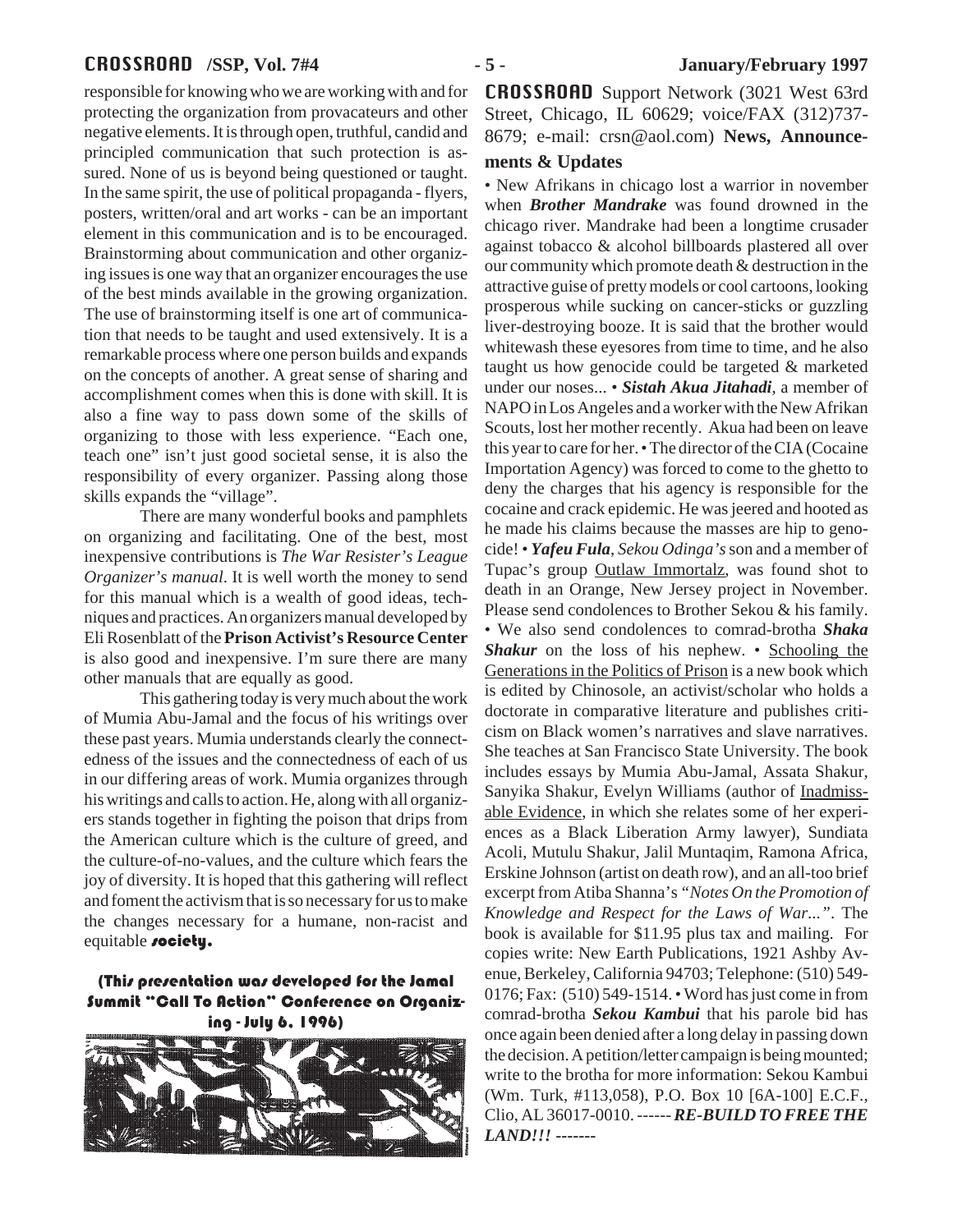## **Notes on the Convergence of the National and the Democratic Elements of the Revolutionary Independence Movement** Or: "No Provisional Government Can Win My Allegiance

If It Won't Serve My Needs."

The objective of nationalist parties as from a certain given period is strictly...national. They mobilize the people with slogans of independence and for the rest leave it to future events. when such parties are questioned on the economic program of the State that they are clamoring for, or on the nature of the regime which they propose to install, they are incapable of replying, because, precisely, they are completely ignorant of the economy of their own country...

...Because it is bereft of ideas, because it lives to itself and cuts itself off from the people, undermined by its hereditary incapacity to think in terms of all the problems of the nation as seen from the point of view of the whole of that nation...

#### Frantz Fanon, *The Wretched of the Earth*

Recently, while going through some notes, i found a reference to Che Guevara's definition of the guerrilla as a "social reformer." He meant that the guerrillas must engineer gradual improvements in the material living conditions of the people in the areas where they are operating, in order to gain the support of the people, upon which eventual success of the revolutionary struggle depends.

i had this in mind when, in The Grassroots Program of the Nationalist Movement (**1**), i pointed to the need for a mass-based, revolutionary-democratic program, designed to link the consciousness and strategic goals of the nationalist movement to the daily economic, political, and socio-cultural struggles of the masses of Afrikan people, through activities organized — or joined — by nationalist forces. i believe that in order for the nationalist movement to take the next step in its development, there must be a convergence of the national (i.e., consciousness and strategic goals) and the democratic (i.e., the daily struggles of the people in **ALL** spheres of their lives) elements of the independence struggle.

i believe that the nationalist movement now has an essentially rightist, petty-bourgeois character, which tends to promote the national element while neglecting the democratic element. This results in isolating the nationalist movement from the majority of our people, which undermines the possibilities for the movement's development, and, consequently, limits the possibilities for an end to the oppression and exploitation of Afrikan people inside U.S. borders.

Let me emphasize this point, because i think emphasis is necessary: Nationalists have to change their forms of practice, i.e., nationalists must get out into the streets, into all the places that We don't normally go, and begin to work with our people around **ALL** issues that affect them. Of course, i'm talking to those nationalists that don't even see the need to get out into the streets. And, i'm talking to those who do recognize or understand the need, but for one reason or another they haven't yet adopted: new forms of practice, new styles of work, new attitudes towards the masses of our people and their lifestyles — i'm talking to all those whose minds and hearts may be in the right place, but who haven't yet abandoned the old values and behaviors which prevent their interaction with our people "on the block," who tend not to speak our language and use our slogans — and **WE** don't yet know **HOW** to interact with **THEM.**

#### **\*\*\*\*\*\*\*\*\*\*\*\*\*\***

i've said that there must be convergence ("unity") of the national and the democratic elements of the independence struggle, and that the nationalist movement now promotes the national element, and neglects the democratic element. By "national element," i mean:

*1)* that which promotes beliefs and concepts regarding the commonly held and distinctive culture of Afrikans with U.S. borders;

*2)* that which promotes the idea of the nation and the national identity of Afrikans within U.S. borders;

*3)* that which promotes the conviction that Afrikans within U.S. borders should establish our own nation-state.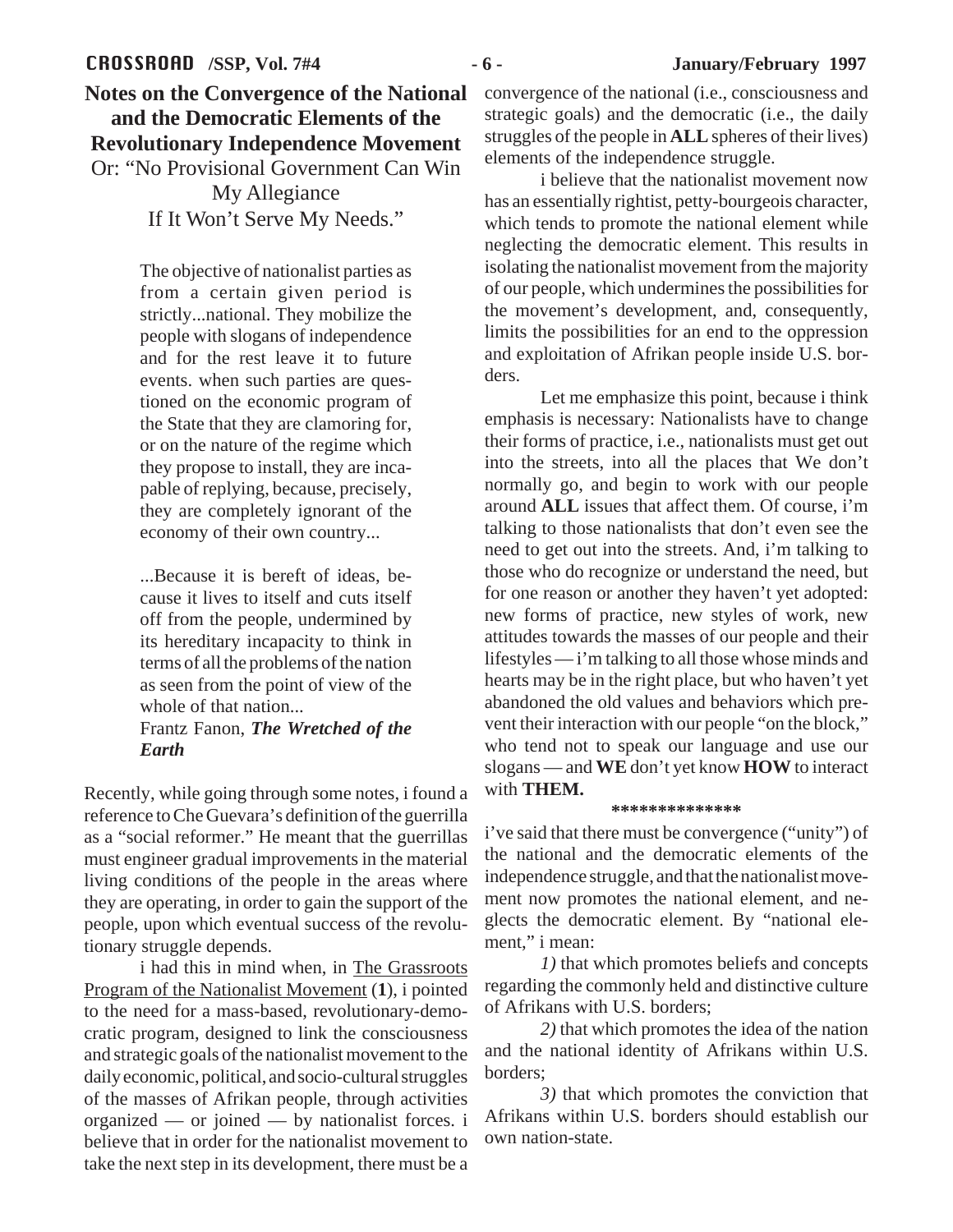#### CROSSROAD /SSP, Vol. 7#4 - 7 - January/February 1997

Promotion of the national element of the independence struggle serves primarily to shape that which characterizes national (ist) consciousness it's necessary, but alone, it's insufficient for the generation of an effective revolutionary nationalist movement. When the national element is not united with the democratic element, the need for the organization and activity of the majority of our people is minimized or totally ignored. Most nationalists can talk well about our culture, the idea of the nation, and the need to struggle for an independent Afrikan state — but far too few of us are actually engaged in daily struggles, in our communities, that aid our people in their efforts to place or to keep a roof over their heads; to keep a job, find a job, or engage in activities on the job that will guarantee a safe working environment, etc., etc., etc.

Policies based solely on the national element tend to result in activities that take on a sectarian character, isolating us from the majority of our people (i.e., held only for the "conscious"), and from actual or potential allies. Some of us **ACT** as though We truly believe that independence will be the result of a U.S. government decree, rather than as a result of the efforts of Afrikan people.

#### **\*\*\*\*\*\*\*\*\*\*\*\*\*\***

Harm to the interests of the independence struggle results not only when the democratic element is minimized or neglected, but also when the national element is promoted in a one-sided or idealist manner. This happens, for example, when We discuss culture narrowly, only in relation to its non-material aspects or artistic forms, neglecting to discuss culture's ever-present and dynamic material base, i.e., a system of economic production, distribution, exchange, and consumption — and the consequent social relations, and cultural expressions:

> In fact, culture is always in the life of a society...the more or less conscious result of the economic and political activities of that society, the more or less dynamic expression of the kinds of relationships which prevail in that society, on the one hand between man (considered individually or collectively) and nature, and, on the other hand, among individuals, groups of individuals, social strata or classes.

The value of culture as an element of resistance to foreign domination lies in the fact that culture is the vigorous manifestation on the ideological or idealist plane of the physical and historical reality of the society that is dominated or to be dominated. Culture is simultaneously the fruit of a people's history and a determinant of history, by the positive or negative influence which it exerts on the evolution of relationships between man and his environment, among men or groups of men within a society, as well as among different societies. Ignorance of this fact may explain the failure of several attempts at foreign domination — as well as the failure of some international liberation movements. (my emphasis) Amilcar Cabral, "National Liberation and Culture," from *Return To The Source*

i raise this subject of culture here because it's clearly related to the need to link ourselves to the social (cultural) reality of the masses of our people, through daily struggles around economic, political, and socio-cultural issues.

It's very important that nationalists understand that our culture is not a static thing, and that it is a "more or less conscious result of the economic and political activities" that We engage in today...and tomorrow. Our culture is "the more dynamic expression of the kinds of relationships that prevail" among us today...and it will express the relationships that We shape as We Struggle — to free ourselves from the domination of the U.S., and to build the new society that We say We want for ourselves in the future. What We must understand is that, in this context, the "future" is now, i.e., the relationships that We hope will exist in the future begin to take shape in the activities that We engage in today.

The "cultural revolution" is the struggle to provide safe environments for our children — now. We shape the culture of the "new society" today as We engage (or fail to engage) in activities to educate our people about AIDS and other sexually transmitted diseases. We strengthen and develop "common culture" according to the way We relate to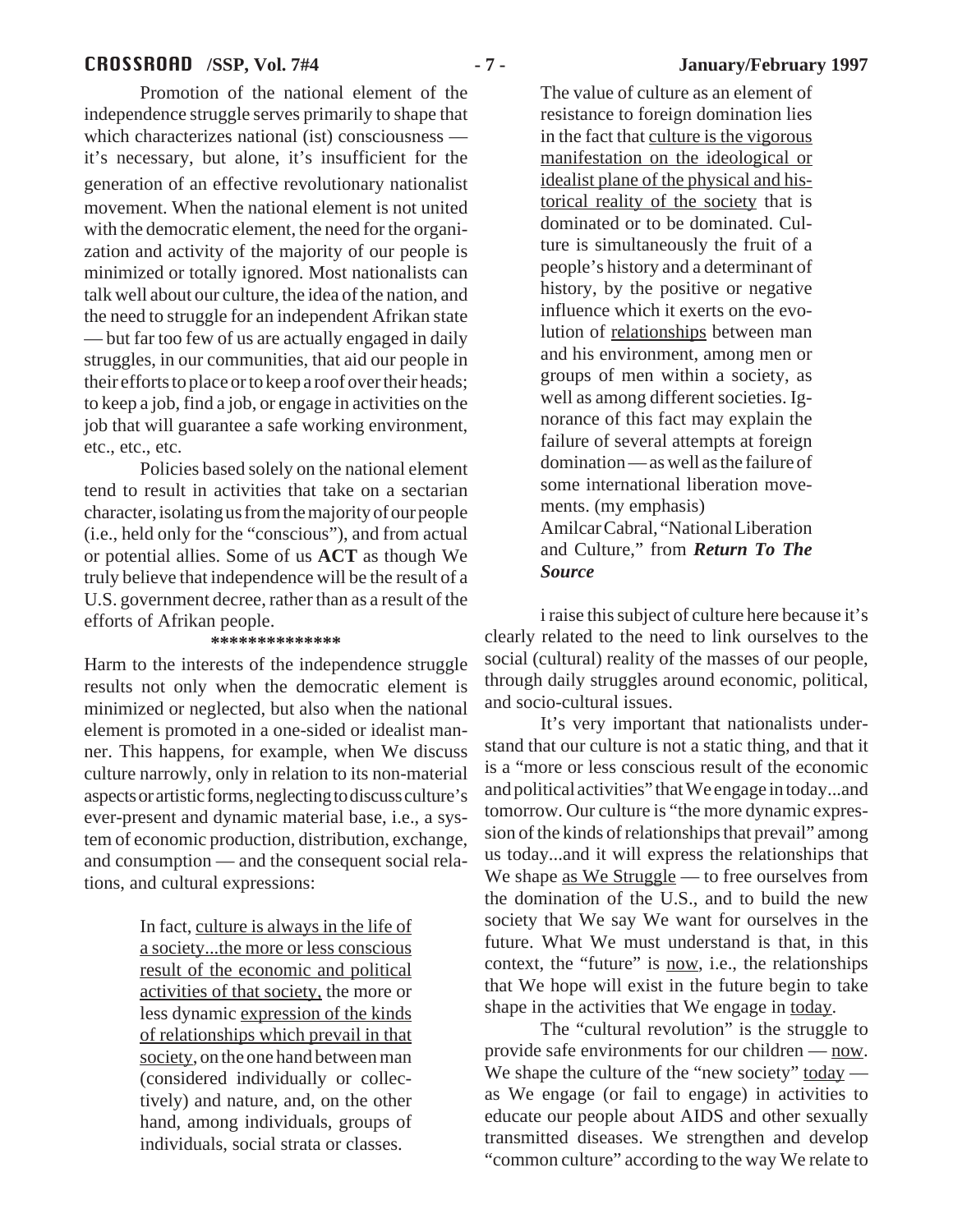each other on a day-to-day basis, i.e., one person to another, one organization to another, today.

Our culture has been shaped by the relationships that We have established with each other and with our environment; it has been shaped by our collective relationship to the U.S. empire. In the course of a revolutionary struggle to change our present relationships with each other, our environment, and the U.S. empire, new relationships will be shaped — our culture will assume new forms of expression, while some of its present forms will fade away. The new forms will emerge as We struggle to obtain and to creatively utilize new and existing technologies; as We seek new and better ways to educate and train ourselves, and to establish, fund, and operate our schools.

#### **\*\*\*\*\*\*\*\*\*\*\*\*\*\*\***

'The pigs would come up to the Sisters and say, "You like communism?...You scared of communism?" And the Sisters would say, "No—scared of it, i ain't never heard of it."

'The pigs would say, "You like socialism?" And the Sisters would say, "No, i ain't never heard of it."

'The pigs, they be crackin' up, because they enjoyed seeing these people frightened of these words.

'The pigs would say, "You like capitalism?" And the Sisters would say, "Yeah, well, that's what i live with i like it."

'And the pigs would say, "You like the Breakfast for Children program, nigger?" And the Sisters would say, "Yeah, i like it."

'And the pigs would say, "Well, the Breakfast for Children program is a socialistic program. It's a communistic program."

'And the Sisters would say, "Well, i don't know if i like communism, and i don't know if i like socialism. But i know that that Breakfast for Children program feeds my kids, nigger. And if you put your hands on that Breakfast for Children program, i'm gonna come off this can and beat your ass like a..."' (**2**)

Too many of us seem unaware of the difference between promoting the idea of the nation, and the process of nation-building. The idea of the nation generally precedes the generation of a nationalist movement that's taken up by the masses — taken up by them because of the existence of a nationalist or nation-building program that they come to support because they help to develop it, they participate in its unfolding, it affects their lives and, consequently, they can accept it as their own.

We like to say that "the nation exists  $-$  it's just not independent." If We believe that the nation exists, then We must assume responsibility for it. If We want to claim roles as "leaders," "conscious citizens," "vanguards," "revolutionaries," "nationalists" — or as the "Provisional Government" — then We must assume responsibility now for all of the people and for helping to solve all of the problems that the people have — now. Real leadership can't be simply proclaimed — it has to be earned through the practice of those claiming the responsibility. It's through the force of example that the majority of our people will be won over to the ideological and practical leadership of the revolutionary nationalist (i.e., New Afrikan independence) movement.

The nation, its interests — and its leadership — are crystallized through the process of struggle to link the nationalist ideology to the struggles of the people to make immediate improvements in all areas of their lives. We build the nation as We utilize the existing struggles, programs, and institutions that our people presently rely on to serve their needs. We build the nation — We actually conduct the struggle for independence and the development of the "new society" — as We compete with the U.S. and its neocolonial allies for the allegiance of our people as We initiate new struggles and create new programs and institutions to serve their needs.

#### **\*\*\*\*\*\*\*\*\*\*\*\*\*\***

So, what do i mean by the "democratic element"? On one hand, it's the domestic expression of the struggle for "human rights," i.e., it's a struggle for "demo-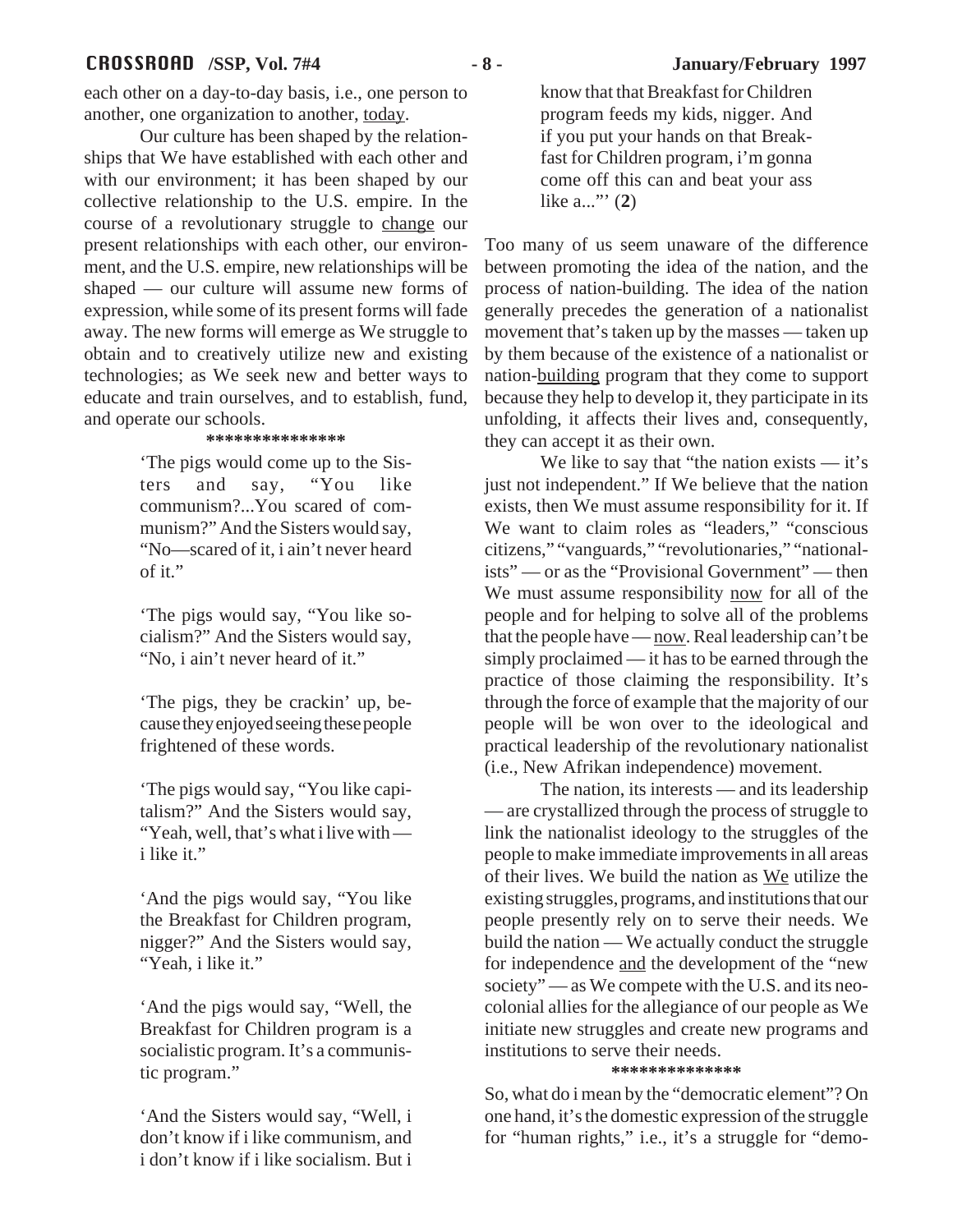#### CROSSROAD /SSP, Vol. 7#4 - 9 - 9 - January/February 1997

cratic rights" taken out of the bourgeois context, and placed within a nationalist-revolutionary context. By "democratic element," i mean that in the course of broadening and deepening the independence movement, all that promotes:

*1)* consistent and comprehensive struggles for economic, political, and socio-cultural "equality" of rights, opportunities and treatment for all of the people — and this to be based on the "normal standards of life" as made possible by the existing level of economic and technological development in the U.S. (By "equality" here, i mean an equality based upon public control of — and thus "equal access" to — the major means of production and distribution of wealth. In the U.S. today, a family of four needs a yearly income of **AT LEAST \$50,000** just to live "normally," i.e., above a subsistence level and in line with the promoted image of the "high American standard of living." If the society produces enough chickens to put one in every pot, then this is the way We want them distributed. Our slogan should be: From each according to ability, to each according to need.)

*2)* the unity of all progressive and patriotic forces in the struggle against the common enemy, and for national independence and socialism. The nationalist movement must address itself to each person that needs and desires the nation's independence and a better life — no matter their class or strata, no matter their sexual or political orientation, no matter their religious beliefs. However, while winning over all those opposed to the common enemy, We must also isolate and neutralize all forces in league with the enemy and opposed to the nation's independence and its socialist development.

*3)* the participation of the people, at all levels, in our organizations, and in the formation and execution of the policies, programs and institutions that are taken over and/or created, to facilitate the provision of our socio-economic needs. How can the people fully realize a concept of self-government if they get no experience in actually governing themselves starting in their homes, and on the streets and in the neighborhoods where they live now? How can the people transform the idea of the nation into the reality, if they don't consciously exercise their objective role and capacity as the creators of all social wealth, the makers of history, and the masters of society's political and cultural development?

i, for one, believe that if you give people a thorough understanding of what it is that confronts them, and the basic causes that produce it, they'll create their own program; and when the people create a program, you get action.

#### *El Hajj Malik El Shabazz (Malcolm X)*

The task, however, is to get out among the people, to become active in the programs that exist, and to lend our "advanced ideas" to the existing peoples' struggles. Part of this is simply for the nationalist movement to learn how to get involved with existing struggles and to help inspire the people to accept greater responsibility for their own nationalist and revolutionary leadership.

The nationalist movement must learn how to help the people learn to lead themselves, e.g., when We write stories for our newspapers, there should be more stories on the "petty" issues throughout the U.S. Our newspapers should have pictures on the front pages (and throughout) showing the "ordinary" people who are holding families together, who are mentoring our young people, who are leading all kinds of struggles to make the schools better, to serve the elders, to heal the sick and the infirm. Let's help people take a different view of themselves, and place new and added value on the tasks that they perform on a daily basis, but get little or no praise for.

> "To govern, one needs to know exactly the interests of the working masses, formulated and discussed with them and not merely on their behalf... To govern is always to be closely linked with the masses in order to sound out their preoccupations and discuss with them so as to come to a correct decision together... A decision taken in this way mobilizes people, and any difficulties or obstacles which crop up will be overcome because the people understand the decision and see it as their own." —*Samora Machel*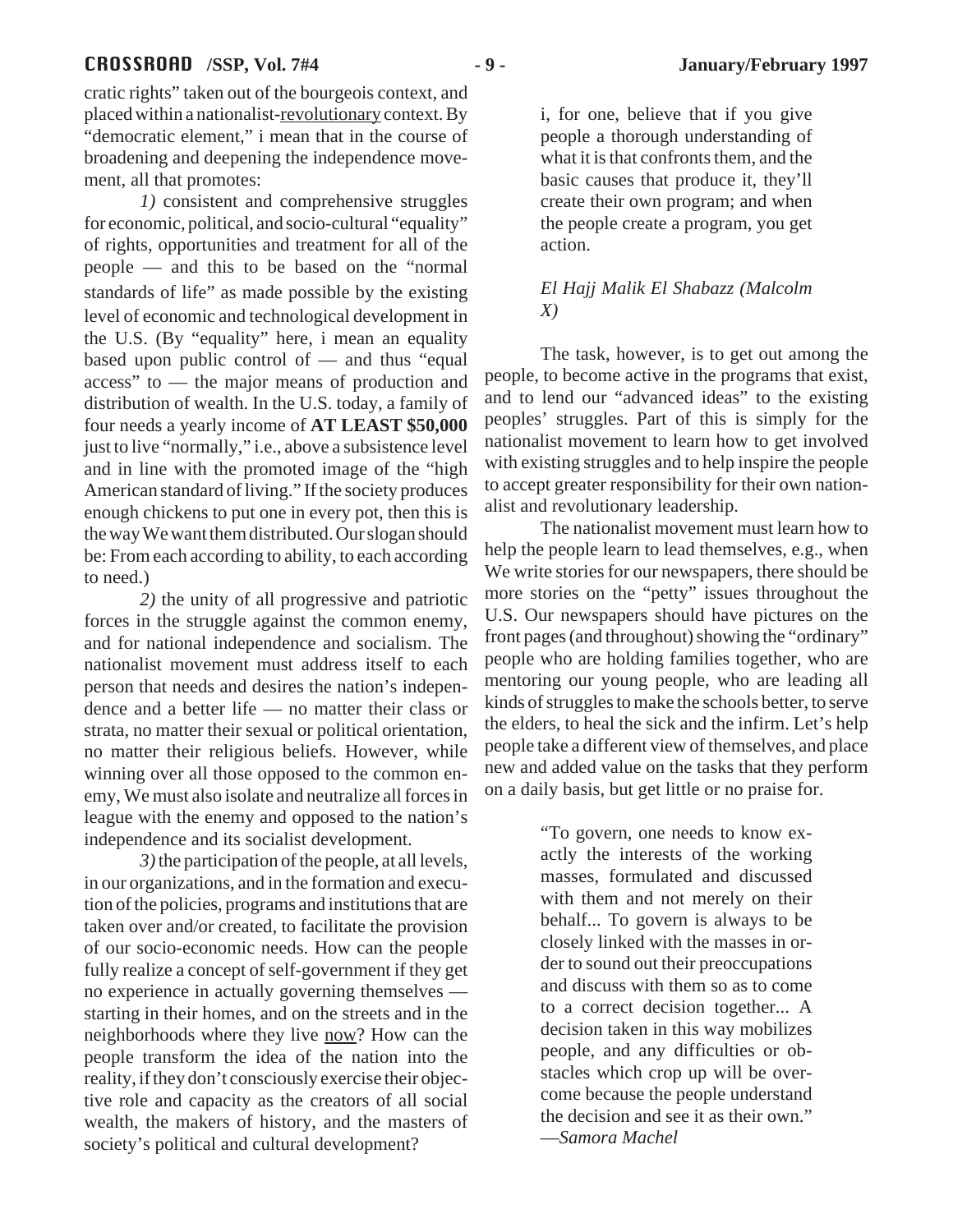#### **\*\*\*\*\*\*\*\*\*\*\*\*\*\*\*\***

The primary purpose of the democratic element of the independence struggle is to provide the material basis for the generation of struggles — to create contradictions and to resolve them — to feed consciousness, and to help to turn ideas, beliefs, concepts and convictions into material forces to be used to secure national independence and to facilitate the revolutionary development of new social relations.

The day-to-day struggles that are based on a revolutionary-democratic program help to pull the covers off of imperialism and neo-colonialism, as the people struggle to satisfy their needs while subject to the rule of settler-imperialist capital. Such struggles help to open the people's eyes to the need to rule themselves, particularly as the authority of the U.S. and its internal allies is de-legitimized. The people gain confidence in themselves, they acquire experience in organizing themselves to both oppose the enemy and to create a new way of life for themselves. They learn to stand up, to speak up, to analyze social situations and to determine causes; to plan and execute actions and to sum up the actions and apply the lessons to future actions.

A mass-based, national revolutionary-democratic program would actually become the basis for the ideological and theoretical unity of the nationalist movement, and the foundation for its coordinated action, i.e., the unity would actually result from the practice of those involved, and not upon mere words. A program spells out the basic aims of the struggle and the concrete tasks that relate to the immediate needs of the masses.

Having a program is necessary, but in itself insufficient. The program must be put into practice. Most nationalist organizations have articulated programs which are, essentially, revolutionary-democratic, i.e., they indicate a goal of national independence and revolutionary social development — to be achieved in the process of struggling with the people to satisfy their daily needs.

For example, check out the programs of the African Blood Brotherhood (which believed that "A [people] without a program is like a ship at sea without a rudder."); the early Nation of Islam; the Organization of Afro-American Unity; the Black Panther Party.

In describing the fundamental purpose of the BPP's "survival programs," Huey Newton put it this way:

We recognize that in order to bring the people to the level of consciousness where they would seize the time, it would be necessary to serve their interests in survival by developing programs which would help them to meet their daily needs. For a long time We have had such programs not only for survival, but for organizational purposes. Now We not only have a breakfast program for school children, We have clothing programs, We have health clinics which provide free medical and dental services, We have programs for prisoners and their families, and We are opening clothing and shoe factories to provide for more of the needs of the community. Most recently We have begun a testing and research program on sicklecell anemia, and We know that 98 percent of the victims of this disease are blacks. To fail to combat this disease is to submit to genocide; to battle it is survival.

All of these programs satisfy the deep needs of the community but they are not solutions to our problems. This is why We call them survival programs, meaning survival pending revolution. We say that the survival program of the Black Panther Party is like the survival kit of a sailor stranded in a raft. It helps him to sustain himself until he can get completely out of that situation. So the survival programs are not answers or solutions, but they will help us to organize the community around a true analysis and understanding of their situation. When consciousness and understanding is raised to a high level, then the community will seize the time and deliver themselves from the boot of the oppressors.

**\*\*\*\*\*\*\*\*\*\*\*\*\*\*\*\***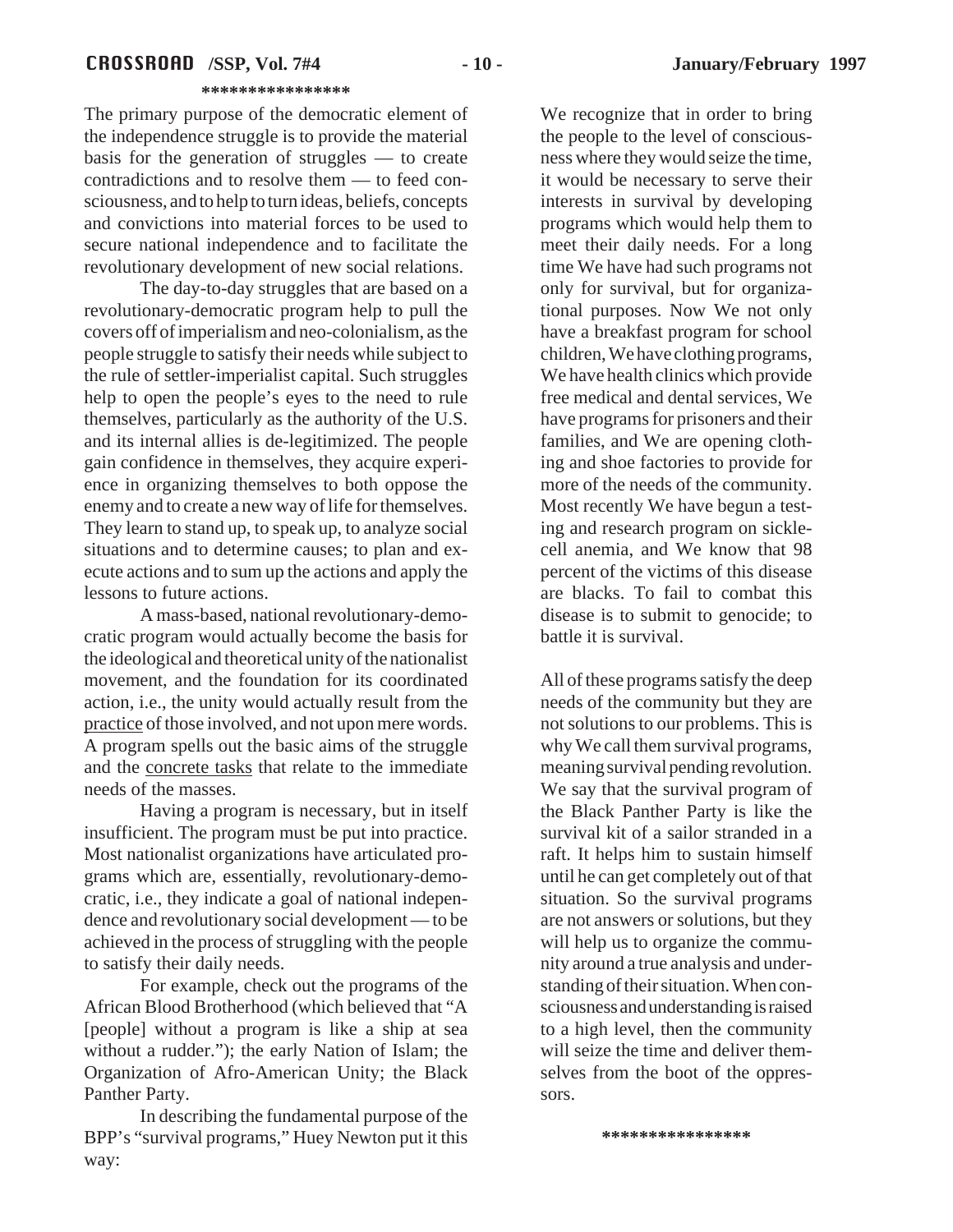#### CROSSROAD /SSP, Vol. 7#4  $-11$  - January/February 1997

Now, in 1968, nationalists of all kinds and from all points, met in Detroit, and on Sunday, March 31st, 500 of them ended a two-day convention by signing a Declaration of Independence, for themselves, "and for those who look to us but are unable personally to affix their signatures..." We could realistically look upon this Declaration as an act of war, because it announced its adherents as "forever free and independent of the jurisdiction of the United States of America and the obligations which that country's unilateral decision to make our ancestors and ourselves paper-citizens placed upon us." Moreover, those who met in Detroit and signed the Declaration also: *1)* formally proclaimed the existence of the New Afrikan nation on the North American continent; *2)* identified the nation's territory; *3)* created a "Provisional Government" and basic law for the nation.

i want to emphasize here that the New Afrikan Declaration of Independence also articulates a program — one that We need to begin looking upon as a national revolutionary-democratic program. It's a program that all nationalists can unite around, as ideo-theoretical foundation, and as a platform of basic aims and tasks to be taken up in Afrikan communities, on a day-to-day basis. Let's take a look at what the Declaration says are "the aims of our revolution":

> — To free [New Afrikan] people in America from oppression;

> — To support and wage the world revolution until all people everywhere are so free;

> — To build a New Society that is better than what We now know and as perfect as We can make it;

> — To assure all people in the New Society maximum opportunity and equal access to that maximum;

> — To promote industriousness, responsibility, scholarship, and service; — To create conditions in which freedom of religion abounds and the pursuit of God and/or destiny, place and purpose of humankind in the Universe will be without hindrance;

> — To build [an independent] nation where no sect or religious creed subverts or impedes the building of the

New Society, the New State Government, or achievement of the aims of the Revolution as set forth in this Declaration;

— To end exploitation of human beings by each other or the environment;

— To assure equality of rights for the sexes;

— To end color and class discrimination, while not abolishing salubrious diversity, and to promote self-respect and mutual understanding among all people in the society;

— To protect and promote the personal dignity and integrity of the individual, and his or her natural rights; — To place the major means of production and trade in the trust of the state to assure the benefits of this earth and our genius and labor to society and all its members; and — To encourage and reward the individual for hard work and initiative and insight and devotion to the Revolution.

Now, We should remember that the Declaration of Independence should draw all "nationalists" to it, i.e., it should serve as the basis for the ideological and theoretical unity of the nationalist movement. And, the aims (program) should be recognized as an articulation of the basic tasks set before all nationalists, i.e., all of the people of the nation.

The immediate tasks for the nationalist movement are those related to making the aims of the movement known to all of the nation's people. This is agitation and propaganda; information and communication; it's ideological and theoretical struggle and development. Ideally, We should have something about the aims of our revolution in every issue of every newspaper read by Afrikan people in the U.S. Not a week should go by without having a nationalist speak on every radio station listened to by our people — and not a week should go by without a nationalist on one or more of the *BET* programs. All kinds of stores frequented by our people should have various forms of literature, audio and video tapes, covering, from various angles, all of the aims of the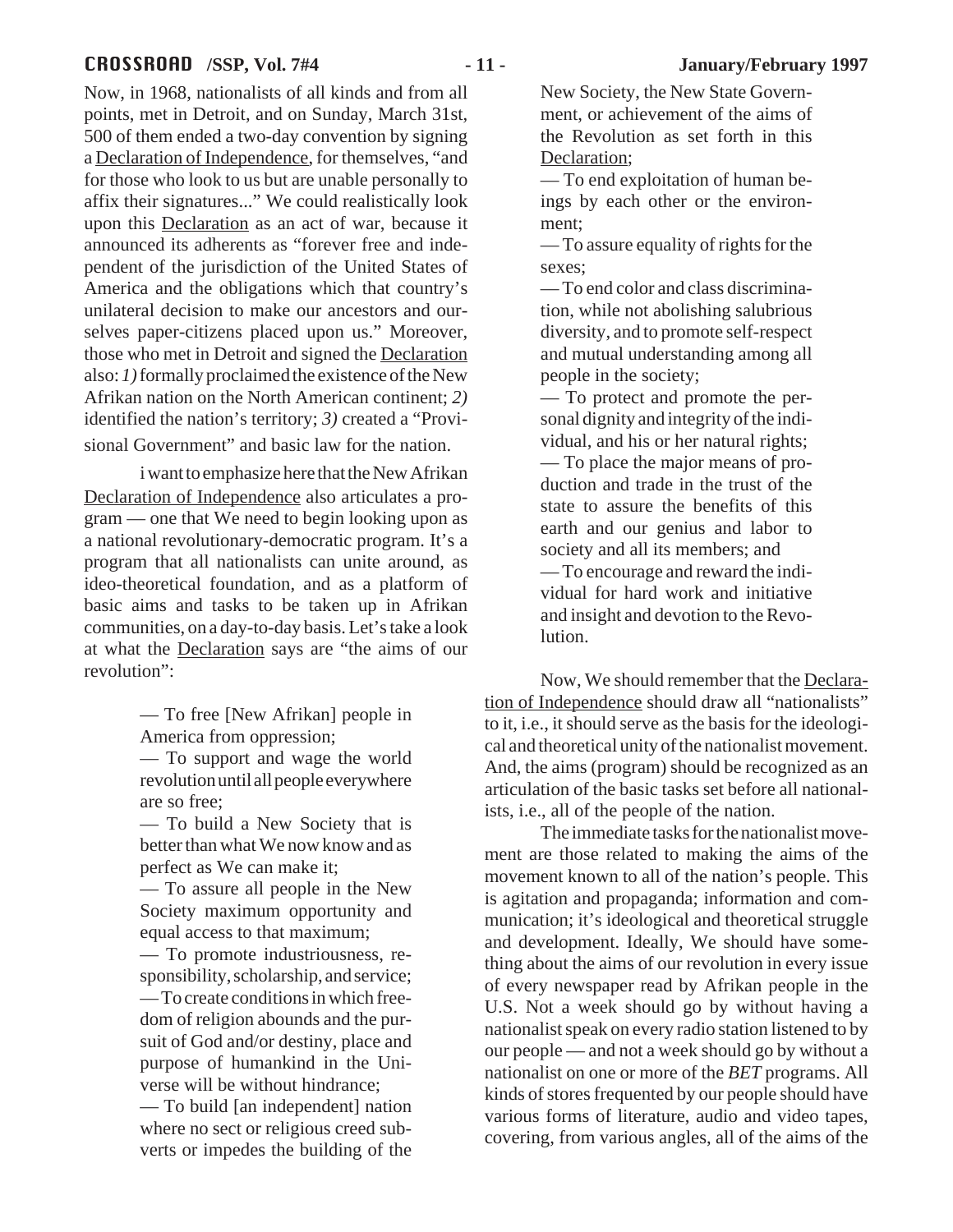#### **CROSSROAD** /SSP, Vol. 7#4  $-12$  - January/February 1997

New Afrikan Independence Movement. The aims of the movement can and should be talked about in relation to any and all topical issues (e.g., welfare reform; the U.S. attack on Iraq; the need for parental leave legislation and no-cost day care facilities for working parents; what an increase in the minimum wage means, and what it doesn't mean, etc.)

Next, We must begin to ask how, and when, the aims of our revolution are to be pursued. That is, should We look upon them as aims to be taken up only "after the flag is raised," or must We begin now in our fight to realize them? i suggest that We must engage in battles every day, in all areas of life, as We aim to free ourselves from U.S. oppression and to prepare ourselves for the New Society.

If We start with the aim of 'supporting and waging the world revolution,' exactly how do We do this, on a daily basis, starting now? Of course, the conduct of our own struggle is part of this process — but how do We support the struggles of others? How do We challenge the U.S. in its attempts to intervene in the affairs of other nations and liberation forces — in its attempts to maintain and increase its exploitation of much of the world? Do We organize actions in support of Cuba and against the U.S. blockade? Do We encourage our people to understand and align themselves with revolutionaries in Mexico? Do We oppose the regimes in Nigeria and in Sudan, and support those that struggle against them?

When, and how, do We begin to build the New Society?

When do We begin to realize the aim of assuring for all people in the nation maximum opportunity and equal access to that maximum? In fact, what is "maximum opportunity," and what is "equal access" to it? Is it free, life-long education and public control of all public educational institutions? Is it full employment with a guaranteed minimum income above subsistence level? Is it free and comprehensive medical care for all, and public control of all pharmaceutical and insurance companies?

When, and how, do We begin to promote industriousness, responsibility, scholarship, and service? To begin with, how do We define "industriousness"? Is the conscious New Afrikan that buys a BMW "industrious," and is this what We promote. Much has been made lately of figures showing that Afrikans in the U.S. had a collective gross income in 1995 of over \$324 billion — but this is \$324 billion that remains part of the U.S. economy. We must begin to promote and reward the kind of "industriousness" that leads toward the creation of, first, a "dual" or "contending" economy, and then a fully independent and distinct economy, complete with a currency that won't be dependent upon the value of the U.S. dollar.

The issue is, however, that We must begin now to exercise our creativity and initiative in devising ways to promote industriousness, responsibility, scholarship and service. Starting where We are, with what We have, We can devise programs to single out examples of that kind of industriousness which serves the interests of New Afrikan people and the national independence struggle. We must begin to define "responsibility" in relation to the needs of our people and the aims of our revolution — and then We single out and reward those that demonstrate this responsibility. Hold a monthly ceremony; give them a plaque; put their pictures and stories on the front pages of our newspapers — establish committees among the people that will have the task of selecting from among the people on the block or in the neighborhood, those persons that have proven to be most industrious, most responsible, and of greater service to the nation, over the previous month or the previous six months. The nationalist movement should now be engaged in creative ways to promote and reward scholarship among the young and the old, male and female. How can We say that We need scholars, scientists, engineers and technicians in all fields, and yet We not go to seek out people to acquire these skills or, to put their existing skills to the service of the nation? If the CIA can have recruiting stations on college campuses, why can't the New Afrikan Independence Movement?

What's the bottom line? That We must learn how — and that We must begin — now — to link the aims of the New Afrikan Independence Movement to the daily reality of the lives of our people. They are engaged in economic, political and socio-cultural struggles day in and day out — but too few nationalists are in their midst.

> 9-3-96 Owusu Yaki Yakubu (aka Atiba Shanna) Spear & Shield Collective

#### **Notes**

(**1**) See CROSSROAD, Vol. 7#3 (October/November 1996), Spear & Shield Publications, 1340 West Irving Park Road -Suite 108, Chicago, IL 60613. (**2**) Paraphrase of Fred Hampton, from the speech, "Power Anywhere There Are People." Three Speeches by Fred Hampton, *Vita Wa Watu, Book Eleven* (August 1987), Spear & Shield Publications.

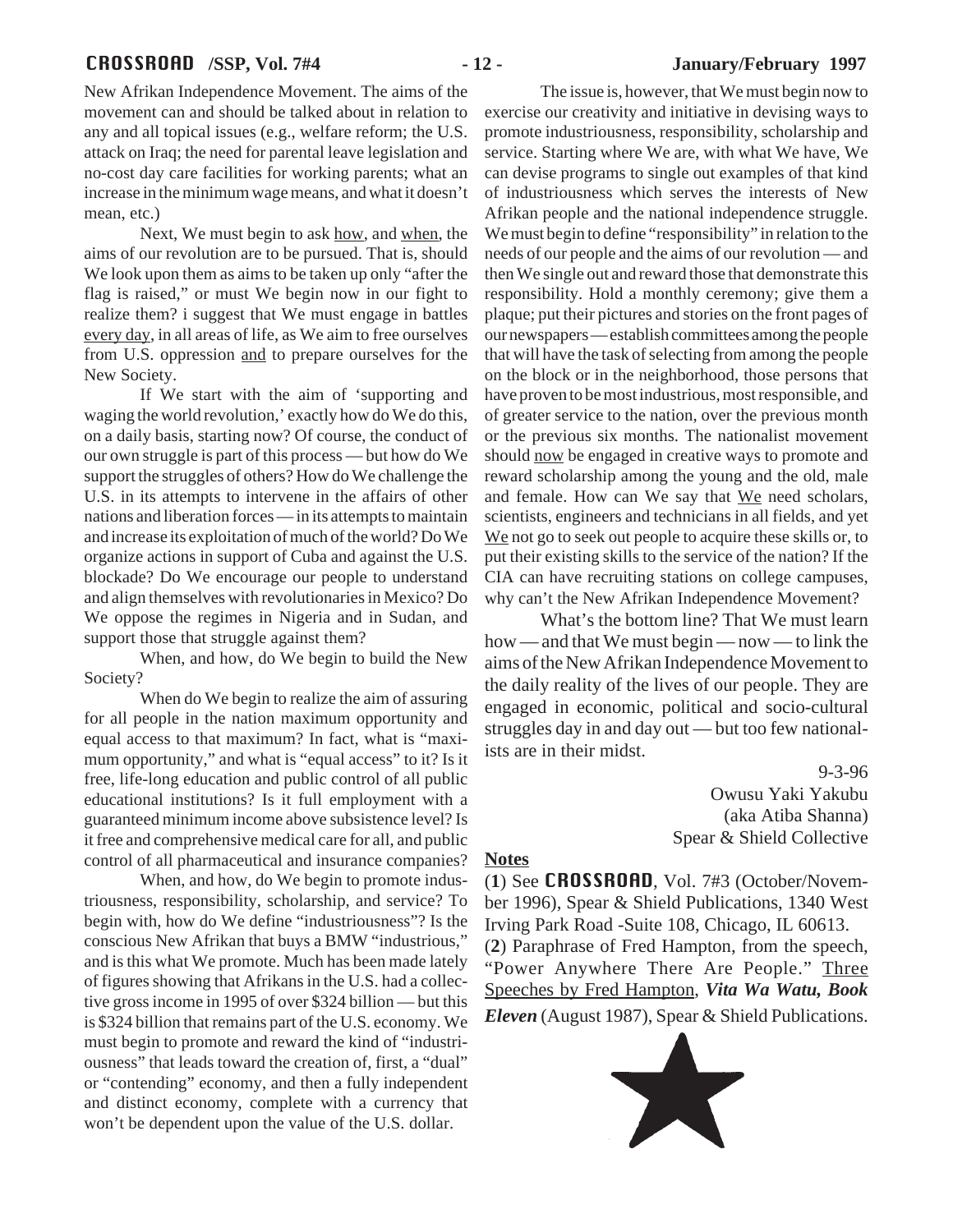### **CROSSROAD** /SSP, Vol. 7#4  $-13$  - 13 - January/February 1997 **"***Racism" & the Class Struggle*

As We approach 1997 class struggle is raging in the u.s. The welfare state is being dismantled — but only for the working class! Police terror is escalating east west north & south. We're living in a time when one of the fastest growing sectors of the economy is prison construction and operation. To make it worse, private corporations like Corrections Corporation of America are driving the incarceration binge.

In the midst of this, the left is struggling over the definition of the problem. While some see "racism," others see that the u.s. is an *empire*. They see an **oppressor nation of settlers (u.s.)** fighting to hold **oppressed nations as colonies** (*New Afrikan, Puerto Rican, Hawaiian, Mexican, and other indigenous nations*). In response to the oppressed nations struggles for self-determination, the u.s. oppressor nation looks for neo-colonial solutions. When the left fights to end "racism", but denies the struggle for national liberation, this is a manifestation of class division on the left, because "racism" is a problem for the national bourgeoisie, and the struggle against "racism" is a struggle for a neo-colonial solution. On the other hand, the working classes are waging a struggle against imperialism, and for national liberation & socialism.

Of all the oppressed nations, the New Afrikan nation is critical to the maintenance of imperialism. New Afrikans are the largest oppressed nation in the empire but they have the most distorted understanding of their nationality. Consequently, the theories of the bourgeoisie have the greatest hold on New Afrikans, and the revolutionary project stalls — even though conditions seem ripe.

All the other oppressed nations' lands have been absorbed by the u.s. empire, so they can point to what was stolen from them and stand on it to fight for it. For these oppressed peoples their space has a *name* that is universally recognized by their nationals, patriots and all progressive forces. On the other hand, New Afrikans were transported from their lands where their nationalities were understood; they were stripped of their various national identities, and this process was made easier by their loss of connection to territories in Afrika. The New Afrikan nation developed on land in the southeastern portion of what is presently known as the u.s. of a. Many New Afrikans who live outside this *national territory* are

descendants of economic and political refugees from the territory, victims of kkklan terror & kkkapitalist super-exploitation. The formation of a New Afrikan nation has taken place objectively, but imperialists and neo-colonialists have hindered and constantly

The New Afrikan masses have historically struggled for a nationality and a nationalist solution (FREEDOM!!!) \*, but the nation has rarely produced formations & organizations which have consistently applied a scientific approach to freeing the nation. The New Afrikan working class is struggling to become a class for itself, and progress is being made in this direction.

attacked any & all subjective understanding of this

#### **Re-Build!**

hondo t'chikwa (11/16/96)

*(this paper was read at the Midwest Radical Scholars & Activists Conference, where We noted a distinct chill in the air!)*

\* — UNIA, NOI, BPP, RNA, VICE LORD NA-TION, HEBREW NATION, BLACK P-STONE NATION, AFRIKAN BLOOD BROTHERHOOD, RAM, OAAU, DEACONS FOR DEFENSE, BLA, S.T.A.C., INMATES FOR ACTION, AACM, NEW AFRIKAN PRISONERS ORGANIZATION, NEW AFRIKAN WOMEN'S ORGANIZATION, A.M.E. CHURCH, AFRICAN BAPTIST CHURCH, OBAC, NEW AFRIKAN PEOPLE'S ORGANIZATION, ETC....

#### *References*

• **Notes from a New Afrikan P.O.W. Journal, books 1-7**, Spear & Shield Publications (SSP), 1340 West Irving Park Rd, suite 108, Chicago IL 60613. • **Vita Wa Watu**, SSP • **CROSSROAD** (newsletter), SSP • **Racism & the Class Struggle**, James Boggs • **The Trial Record of Denmark Vesey** • **Two Nations**, Andrew Hacker • **Settlers**, J. Sakai

# **Distributors Needed!**

 **Spear & Shield Publications has consistently brought information and analysis to the community for the past ten years. We Need your help in this work. Contact us today!**

fact.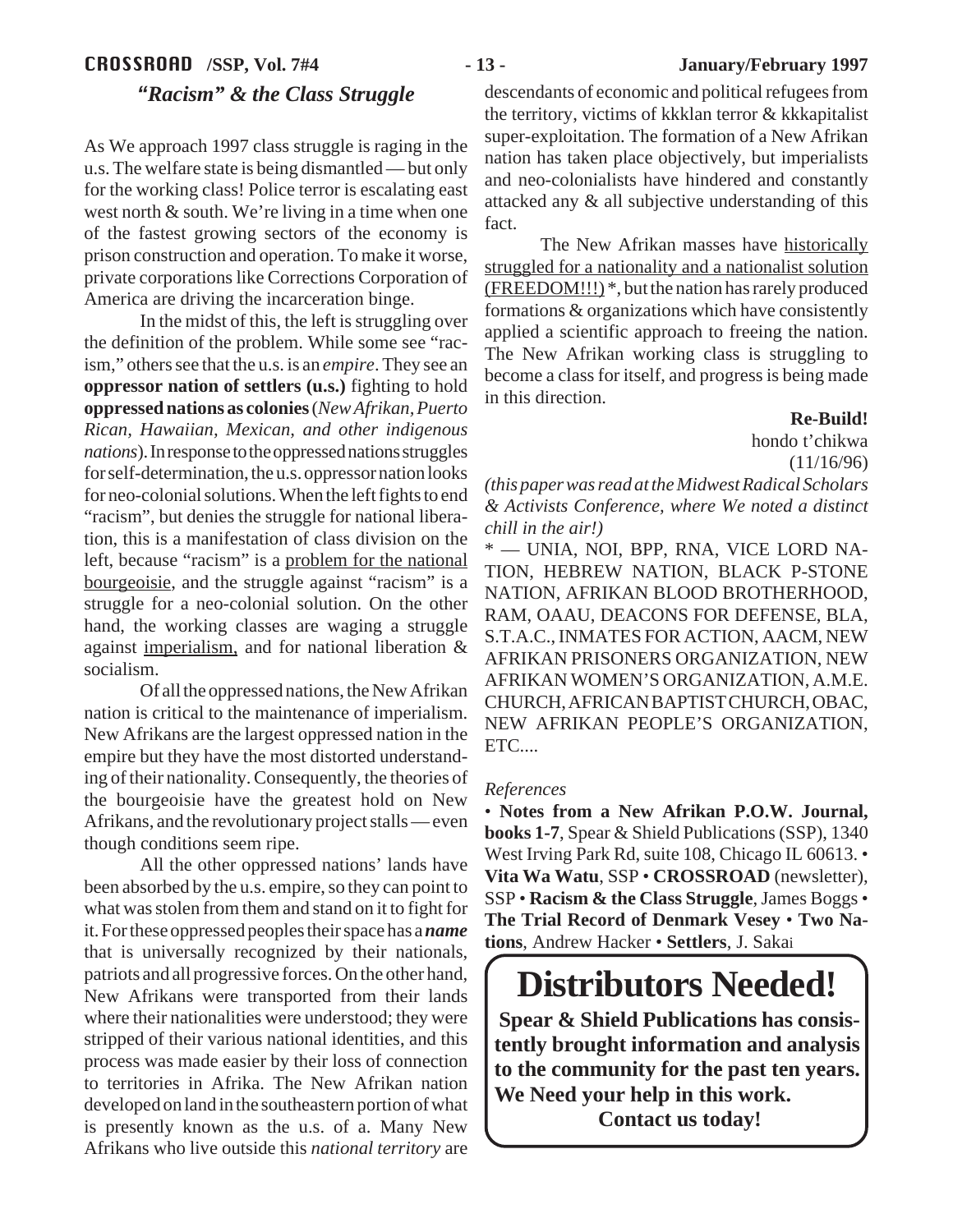#### **Tupac**

If the blues was born 'behind the mule', rap was born in the unemployment line. In post-industrial amerika, the New Afrikan proletariat finds itself, as a comrad puts it, "between a crack rock and a hard place". Many of them see the expanding service sector jobs for what they are: low wage & dead end. This is in the aftermath of our first revolutionary surge since the civil war, a surge which wasn't simply put down, but which was (and continues to be) bought off.**(1)**

In the midst of this, along comes Tupac Shakur, child of revolutionaries & a revolution which failed to build and sustain a revolutionary movement.**(2)** Now that he has died tragically, every jackleg settler-journalist around the empire is busily gloating with crap like "he lived the thug life, he died the thug life."**(3)** These settlers use the bourgeois tactic of isolating phenomena and ignoring context the facts of Tupac's parentage and upbringing become footnotes to these people. But We know that the struggle for land, independence & socialism is no footnote! We're not trying to look at Tupac uncritically, but this emphasis on the context in which he lived, the relationships he had  $&$  the content of his art is important for a true understanding of what this life meant.

We see Tupac as not so much a "gangsta rapper", but as a blues rapper, and a balanced look at his music & lyrics bears this out. When he said, "Don't shed a tear for me nigga, i ain't happy here"**(4)**, this is how a lot of our people feel and have felt for a long time. Remember when Malcolm told us how our enslaved foreparents - the "field negroes" - felt about the idea of running away from amerikkka: "Anyplace is better than here". Tupac reflected the reality of amerika meaning pain & prison for New Afrikans: "It ain't easy bein' me, will i see the penitentiary or will i stay free?"**(5)** His 'thug life' persona tended to descend into lumpen glorification and hedonism just two aspects of capitalist culture which We need to rid ourselves of (eg. '2 of amerikkka's most wanted', 'what's ya phone #?')**(6)** - but at his best, Tupac challenged us to face the fact that We're at a Crossroad: "(i'm) shakin' the dice, finna roll 'em; if you can't stand pain, better hold 'em — ain't no tellin' what you might roll, (you) might fold, catch

AIDS from a slight cold; but even when they kill me, they can never take the game from a young 'g'...".**(7)** 'Game' in this context is the ability to make a lasting impression - to leave this world changed as a result of your existence. When was the last time a death of a New Afrikan meant so much to so many? A youngblood told us, "man, Tupac is outta here, but he ain't dead!"

#### **ReBuild!**

hondo t'chikwa

#### Notes

**(1)** See *Vita Wa Watu,* Bk 8, "On The Transition of the 'Black Liberation' Phrase, Concept and Movement").

**(2)**, See *Vita Wa Watu,* Bk 12, "Notes On Cadre Policy & Cadre Development, *On What It Means To Re-Build*"

**(3)** Chicago Sun-Times, 9/15/96. Also, The Progressive Labor Party's headline was, "Tupac Was No Revolutionary", going on to say, "Why cry for Tupac Shakur? He was no hero." *Challenge*, September 25, 1996.

**(4)** *If i Die Tonight* from **Me Against the World** (1995).

**(5)** *It Ain't Easy (Being Me)*, ibid.

**(6)** from **All Eyez On Me** (1995/1996).

**(7)** *St8 Ballin'* from **Thug Life** (1994).

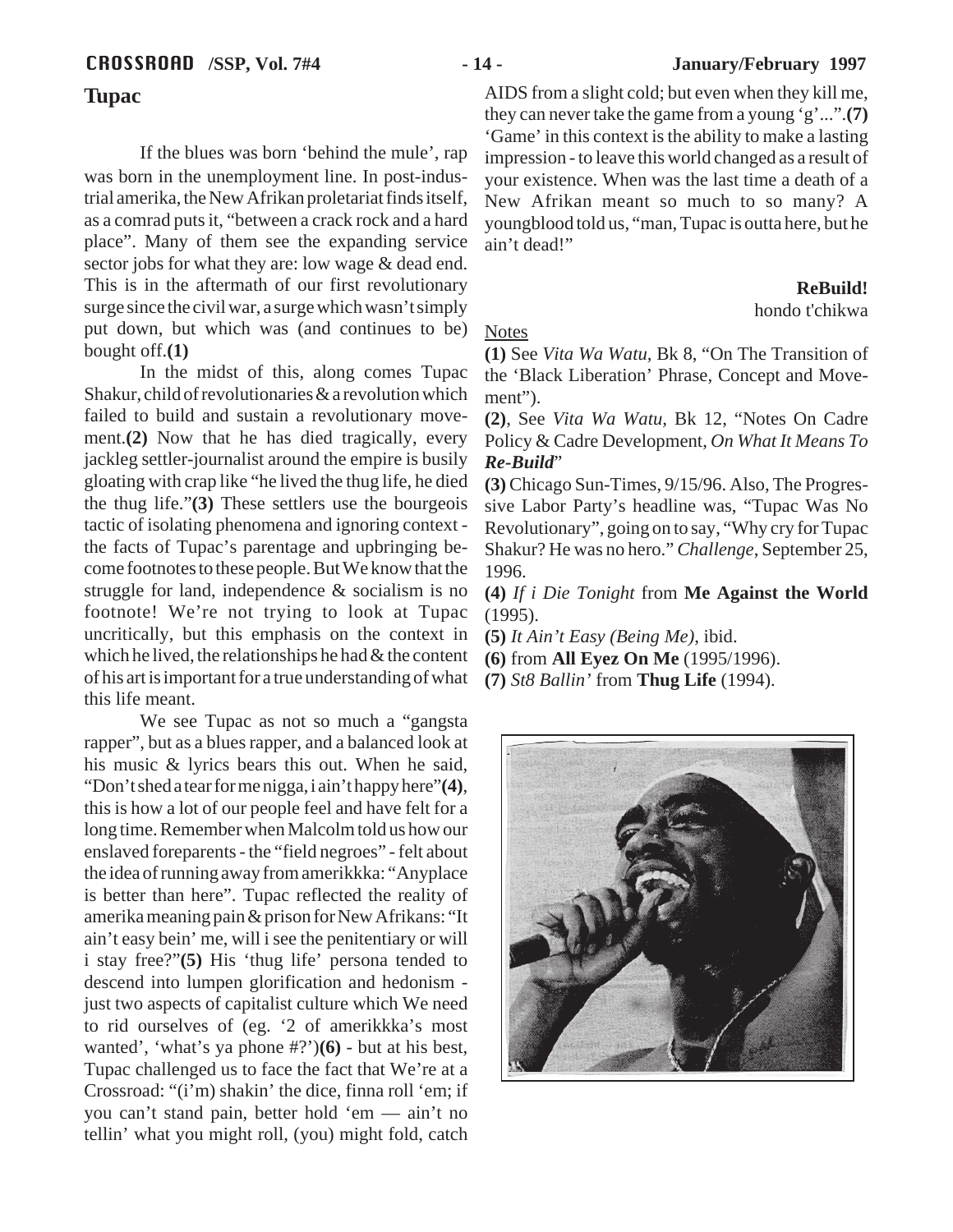#### **Tidbits From a New Afrikan Activists' Notebook**

• Have you been car shopping lately? We took a comrad out recently and it was quite an eye-opener! When you see the newspaper ads, it looks so easy: "\$300 down, drive today!", "Bad Credit? We finance anyone!", "Buy a new car for only \$99 per month!**\***" The reality sinks in when you get to the carlot. If you're lucky & learn very quickly, you'll know that much of this advertising is more than simply misleading, it's criminal! We've talked to New Afrikans with 34% interest rates on \$7,000 car loans! People have driven cars away from

nonchalant manner of the board members as people tell gutwrenching stories of police terror and of their disillusion with those who are supposed to "serve and protect". • We also participated in the *National Day of Protest Against Police Brutality, Repression, and the Criminalization of a Generation*. We had a rally of 400 persons in downtown chicago at the daley center/plaza, where victims and family members of those who have died as a result of police terror told their stories. Then We marched to the main police station, stopping at the federal building and the ins (immigration & naturalization service) office along the way. Along the march route, We passed out a flyer with the following demands: **1)** A government which will prosecute killer kops, 'repeater beaters', dope dealer kops and lying policepersons "to the fullest extent of the law!", **2)** A minimum age of 18 (years) for adult prosecution!, **3)** An end to prison privatization!, **4)** No more random sweeps!, **5)** Equal sentences for crack & powder cocaine possession!, **6)** Shut down all control units!, **7)** Abolish the death penalty!, **8)** Free all Political Prisoners & Prisoners of War!, **9)** Jobs for ALL at a livable wage!, **10)** Affordable housing for ALL!, **11)** A maximum rate of 5% on ALL credit accounts!, **12)** Free education for ALL!, **13)** Free comprehensive health care for ALL! (this last demand was inadvertently left off the flyer) • At the **Nkrumah-Washington Learning Center**, We had a chance to learn about concrete workings of the process of criminalization of today's youth. Youths spoke to us of how all their contact with police is documented, filed & subsequently listed as "criminal history," regardless of whether charged or convicted! Accusations (i.e., arrests) stay on file in the police computer. During routine checks (any random or traffic stops), this "information" then becomes an excuse for further harassment. Increasingly, young people are having a more difficult time when they attempt to get their juvenile records expunged (erased). On top of the obvious red tape and cost of legal assistance, "authorities" don't want to erase these records. Police also use a tactic known as a "secret indictment", where guilt by association is becoming institutionalized. Youth "on papers" can't register to vote either. It goes without saying that the moves to lower the age at which juveniles may be tried as adults is leading to the criminalization of a whole generation and people. • We were talkng with a comrad recently, when he said, "For a glimpse of the concrete reality which the masses are faced with, look around your own home!" What kinds of struggles do We face 24-7? Utility Bills! Indentured Servitude (credit card bills with usury interests rates)! Check to check living! Drug dealing! Drug & alcohol addiction! Dangerous streets! Run-down housing! High-assed grocery bills! Laziness induced by watching too much TV watching! Bourgeois illusions & aspirations! • We attended part of the *National People's Democratic Uhuru Movement's* 5th annual convention recently, where African People's Socialist Party chairman Omali Yeshitela gave an interesting account of the recent events in St. Petersburg, Florida. In the aftermath, NPDUM has begun to work in coalition with other community organizations to push the following four demands: **1)** Full prosecution of the 2 kops who murdered Tyron Lewis, **2)** Reparations to Lewis' family, **3)** Unconditional release of all arrested during the rebellion, and **4)** "Hands off the Uhuru Movement!". For more information, contact the NPDUM national office: 5409 S. Halsted, Chicago IL 60609; (773-924-7072). • Finally, We invite you to see chicago; see amerika! Take a two-mile drive (a walk is even better!) south on *Larrabee Street*, from Fullerton Avenue to Chicago Avenue.



these lots that have broken down in lesss than 2 days, with "as is" (no warranty) in their contract. We went to one lot where all the cars on the lot were "as is", but for a hefty fee, the dealer will sell the customer a service contract, but the car could then only be serviced at the dealer's in-house service department. Folks have been pressured into making purchases on terms that dealers know they cannot possibly maintain, and you can bet that the 'REPO Man' is definitely a reality! The funny thing is: as soon as you drive a new car off the lot, it "depreciates" drastically, meaning that you will have a hard time getting something close to what you paid for it, but if you see a relatively new car on a used car lot where the dealer is trying to sell it, then "depreciation" doesn't seem to be nearly as much of a factor! • We had a chance to speak on "The Responsibilities of the New Afrikan Man" at the **Tranquility Marksman Community Center** in Cabrini Green recently to a group of young men in drug recovery. Our main emphasis was on this: "We have to be problem solvers!" For example, many of us know how to cause a wound, but how many can treat & *heal* a wound? We can tear stuff up, but how many can build in the face of ruin? Hammer a nail? Hang drywall? Put up insulation? Paint a house? Test an electrical circuit? How many of us strive to leave the community better than We found it? In this respect, We can learn something from the ruling class: when struggling to maintain power, it hates problems and moves posthaste to solve them — in one way or another — In Our struggle for power, DO WE HAVE THE SAME SENSE OF URGENCY??? • On October 17, We attended the monthly hearing of the Chicago Police Board in support of several victims of police murder/terror. Over a year ago, three members of the Chicago Police Department caused the death of *Jorge Guillen*, by asphyxiation - the officers beat him, then sat on him. His wife spoke to the board members about her continuing quest for justice, since none of the cops got more than a 20 day (later reduced to 3-5 days, then suspended!) suspension in the matter. On September 24, *Bilal Ashraf* was killed by members of the CPD when they accosted him at his home. According to the 10/1/96 edition of the Chicago Defender, "Kareen Muhammad, a friend of the deceased and a police officer, was on the scene at the time of the shooting and said witnesses told him that Ashraf never had a gun and that he was shot after surrendering." Finally, a member of the *Southside Black Panther Party* was victimized by police abuse when he, a Euro-American member of the *Revolutionary Communist Party*, and a neighborhood youth were standing in front of his home. Members of the CPD put the euro-american in the squad car while they stripsearched the New Afrikan, saying "so you're a militant, huh?" The board meets every third thursday at 7:30pm at the main police station at 11th & State Street; We strongly encourage members of the community to check out the proceedings from time to time. You'll see firsthand the